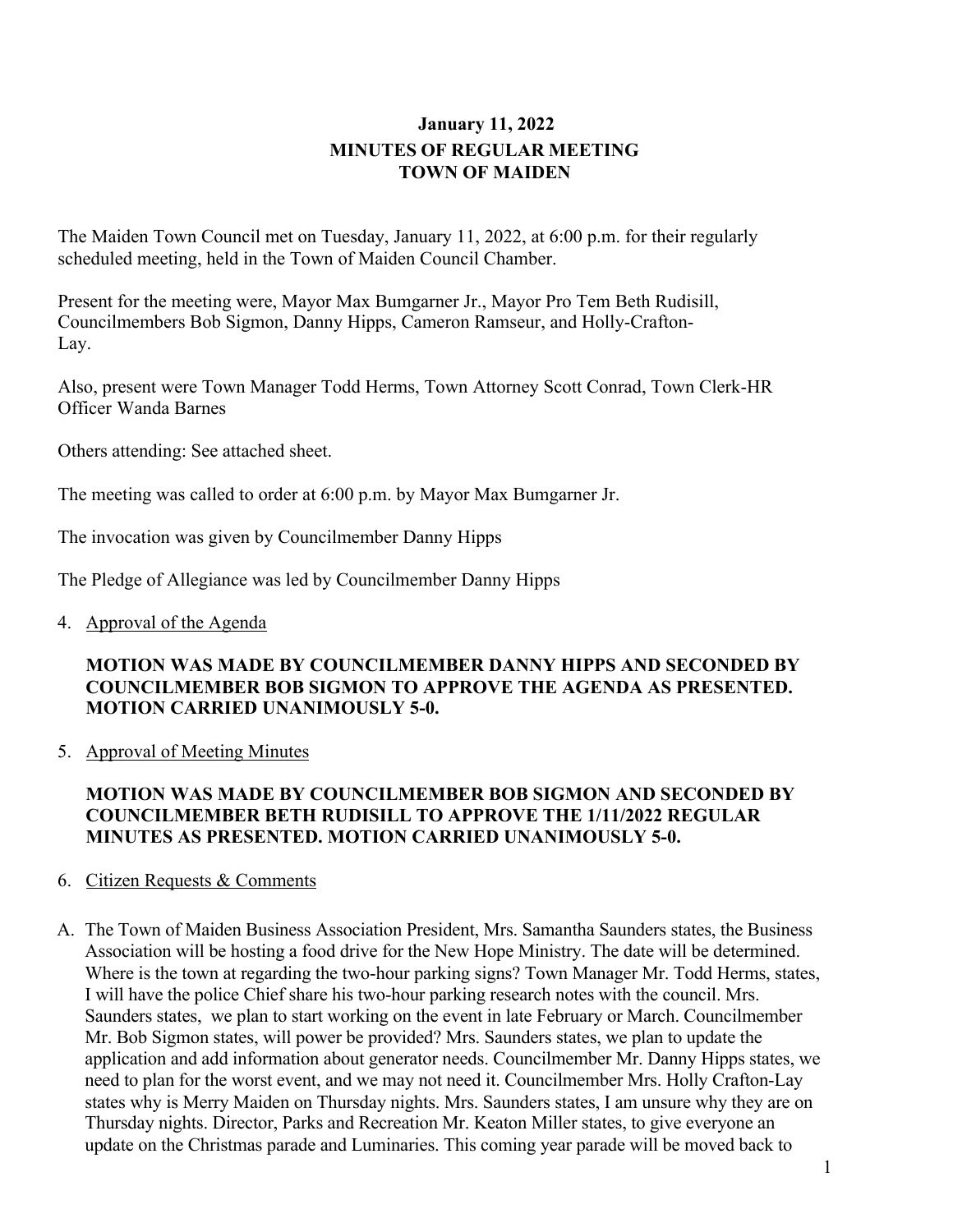3:00 pm. We are looking at Luminaries being the 2nd Sunday in December. Councilmember Mr. Danny Hipps states, what it the attendance on Sunday night? Mr. Miller states, 50 people this year and before this year we had a 100 people.

Town Manager Mr. Todd Herms states, we will be closed on January 17, 2022, in observance of Martin Luther King (MLK) day.

Citizen Ms. Sheryl Leonard states, do you have any updates on our driveway. Town Manager Mr. Todd Herms states, we are going into close session with the attorney tonight to discuss your property.

- 7. Consent Agenda
- A. Finance Officer's Report December (Motion)

## **MOTION WAS MADE BY COUNCILMEMBER BOB SIGMON AND SECONDED BY COUNCILMEMBER HOLLY CRAFTON-LAY TO APPROVE THE DECEMBER FINANCE OFFICERS REPORTAS PRESENTED. MOTION CARRIED UNANIMOUSLY 5-0.**

- B. Surplus Items
- 8. Presentation (Rick Hammer)
- A. Audit Report 2021-2022 (Motion)

Lowdermilk Church & CO. LLP, Accountant Rick Hammer states, the Town of Maiden's audit was approved by the government.

#### **MOTION WAS MADE BY COUNCILMEMBER DANNY HIPPS AND SECONDED BY COUNCILMEMBER BOB SIGMON TO APPROVE THE 2021-2022 AUDIT REPORT AS PRESENTED. MOTION CARRIED UNANIMOUSLY 5-0**

- 9. New Business
- A. Creation of Comprehensive Plan Committee (Motion)

**MOTION WAS MADE BY MAYOR PRO TEM BETH RUDISILL AND SECONDED BY COUNCILMEMBER HOLLY CRAFTON - LAY TO APPROVE THE CREATION OF THE COMPREHENSIVE PLAN COMMITTEE OF NINE INDIVIDUALS. MOTION CARRIED UNANIMOUSLY 5-0**

B. Council Comprehensive Plan Committee Representative (Motion)

**MOTION WAS MADE BY COUNCILMEMBER BOB SIGMON AND SECONDED BY COUNCILMEMBER HOLLY CRAFTON - LAY TO APPROVE THE COUNCIL COMPREHENSIVE PLAN COMMITTEE REPRESENTATIVE BETH RUDISILL. MOTION CARRIED UNANIMOUSLY 5-0**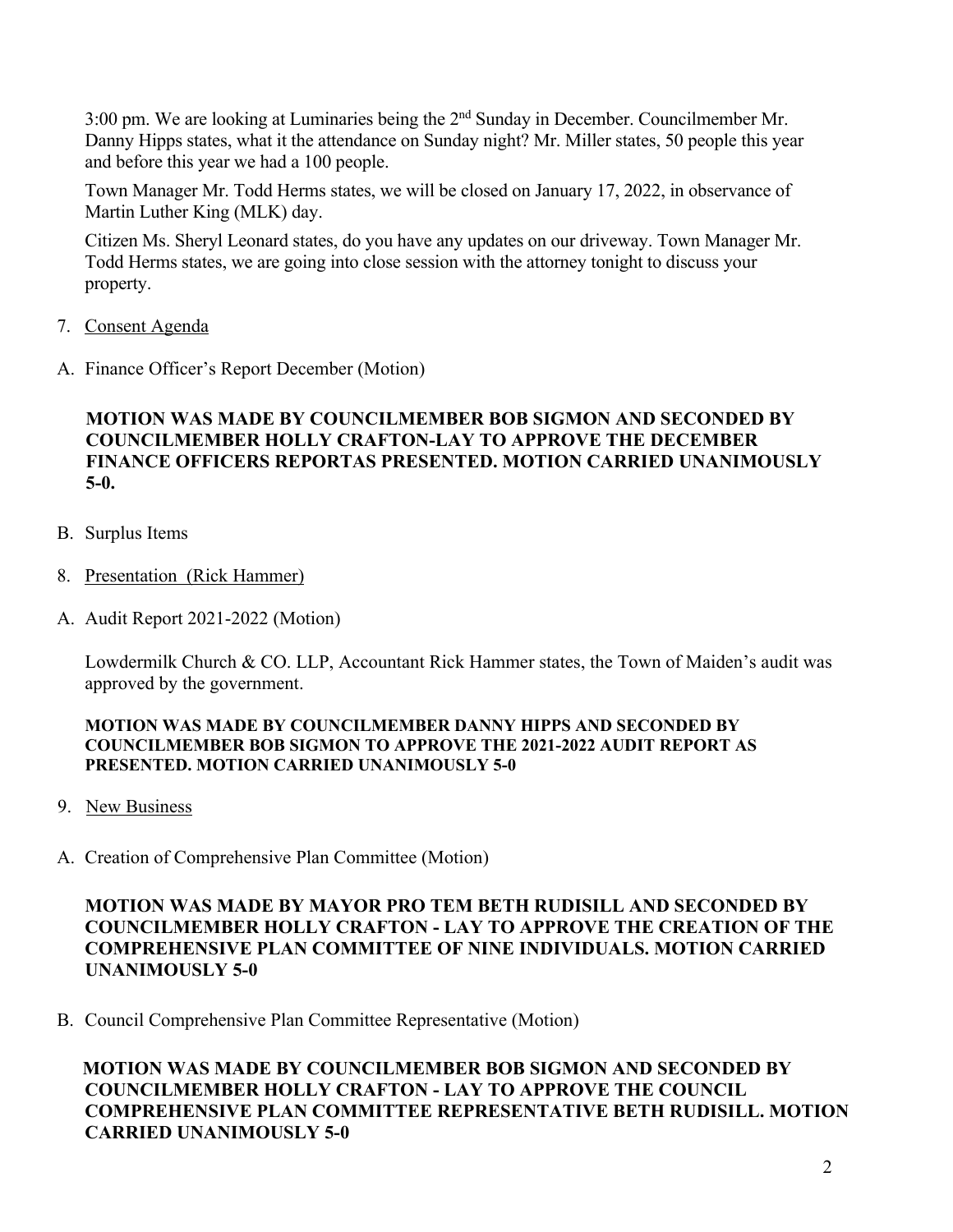C. W. School Street Stormwater Improvement Project Bid Award (Motion)

## **MOTION WAS MADE BY COUNCILMEMBER DANNY HIPPS AND SECONDED BY COUNCILMEMBER BOB SIGMON TO APPROVE THE W. SCHOOL STREET BID PROJECT AWARD. MOTION CARRIED UNANIMOUSLY 5-0**

- 10. Ordinance/Resolutions (Motion)
- A. Ordinance #15-2022 An Ordinance to Amend the FY 2021-2022 Budget in the Electric Fund Department (Motion)

## **MOTION WAS MADE BY MAYOR PRO TEM BETH RUDISILL AND SECONDED BY COUNCILMEMBER HOLLY CRAFTON-LAY TO APPROVE ORDINANCE #15-2022 TO AMEND THE FY 2021-2022 BUDGET IN THE ELECTRIC DEPARTMENT. MOTION CARRIED UNANIMOUSLY 5-0**

B. Ordinance #16-2022 An Ordinance to Amend the FY 2021-2022 Budget in the General Fund – Police Department. (Motion)

## **MOTION WAS MADE BY COUNCILMEMBER BOB SIGMON AND SECONDED BY MAYOR PRO TEM BETH RUDISILL TO APPROVE ORDINANCE #16-2022 TO AMEND THE FY 2021-2022 BUDGET IN THE GENERAL FUND – POLICE DEPARTMENT. MOTION CARRIED UNANIMOUSLY 5-0**

C. Ordinance #17-2022 An Ordinance to Amend the FY 2021-2022 Budget in the General Fund – Police Department. (Motion)

## **MOTION WAS MADE BY COUNCILMEMBER DANNY HIPPS AND SECONDED BY MAYOR PRO TEM BETH RUDISILL TO APPROVE ORDINANCE #17-2022 TO AMEND THE FY 2021-2022 BUDGET IN THE GENERAL FUND – POLICE DEPARTMENT. MOTION CARRIED UNANIMOUSLY 5-0**

D. Ordinance #18-2022 An Ordinance to Amend the FY 2021-2022 Budget in the General Fund – Street Department Capital. (Motion)

**MOTION WAS MADE BY COUNCILMEMBER HOLLY CRAFTON-LAY AND SECONDED BY COUNCILMEMBER BOB SIGMON TO APPROVE ORDINANCE #18-2022 TO AMEND THE FY 2021-2022 BUDGET IN THE GENERAL FUND – STREET DEPARTMENT CAPITAL. MOTION CARRIED UNANIMOUSLY 5-0**